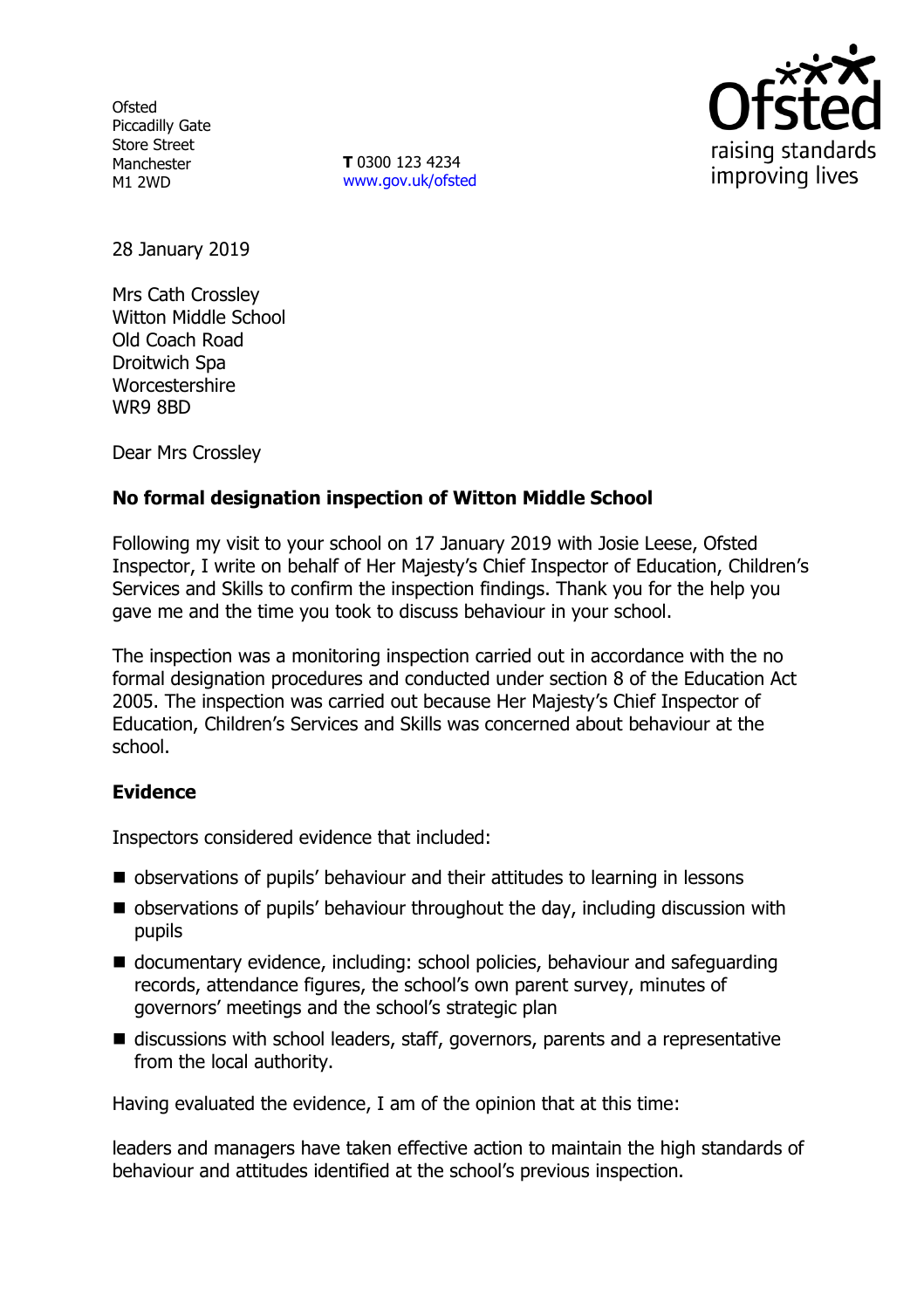

## **Context**

There are 423 pupils on roll. The proportion of pupils from minority ethnic groups is well below the national average and very few pupils speak English as an additional language. The proportion of disadvantaged pupils is average. The proportion of pupils with special educational needs and/or disabilities (SEND) is slightly above the national average. The number of pupils with education, health and care plans is below the national average. Pupils join the school in Year 5 and most leave at the end of Year 7. However, some pupils leave at the end of Year 6 to go into the private sector.

## **Personal development, behaviour and welfare**

The arrangements for safeguarding are effective. Leaders and staff take their responsibility for keeping children safe very seriously. A culture of nurture and vigilance is evident throughout the school. All policies associated with safeguarding contain the latest guidance and are accessible for parents on the school's website. Safer recruitment checks are robust. The single central record of staff information is well organised and complies with government requirements. The headteacher and safeguarding governor check this record regularly to ensure that only those who have been fully vetted work in the school.

As the designated safeguarding leader, the headteacher is knowledgeable and fully trained in child protection procedures. She is ably supported by three deputy safeguarding leaders who are members of the senior leadership team. Together they provide good training and support for staff. As a result, all staff have a good understanding of what they should do if they have a concern about a pupil. Leaders act swiftly in response to any referrals made by staff and seek appropriate advice and guidance from the local authority. Leaders liaise effectively with other professional agencies to support pupils and families and keep them safe. Records are stored securely and contain a suitable chronology of events depicting causes for concern raised. However, on occasion, through administrative error, the dates on some records do not match those listed in the chronology. Also, the outcome of actions taken are not always clear, for example discussion with social services or closing a record when a child leaves the school.

Pupils feel safe at school because the curriculum, assemblies and visitors teach pupils about different aspects of safety. They have a good knowledge of e-safety and know the dangers associated with using the internet. Leaders regularly share safety messages with parents on the website or through letters. For example, recent correspondence focused on the inappropriate use of social media, so that pupils were monitored carefully at home. Pupils do not use their mobile phones during the school day as these are stored securely in classroom safes. High-risk activities, such as swimming, chemistry and use of outdoor equipment, are fully risk assessed by staff and safety procedures are taught well to pupils to prevent personal injury. For example, SEND pupils demonstrated a very strong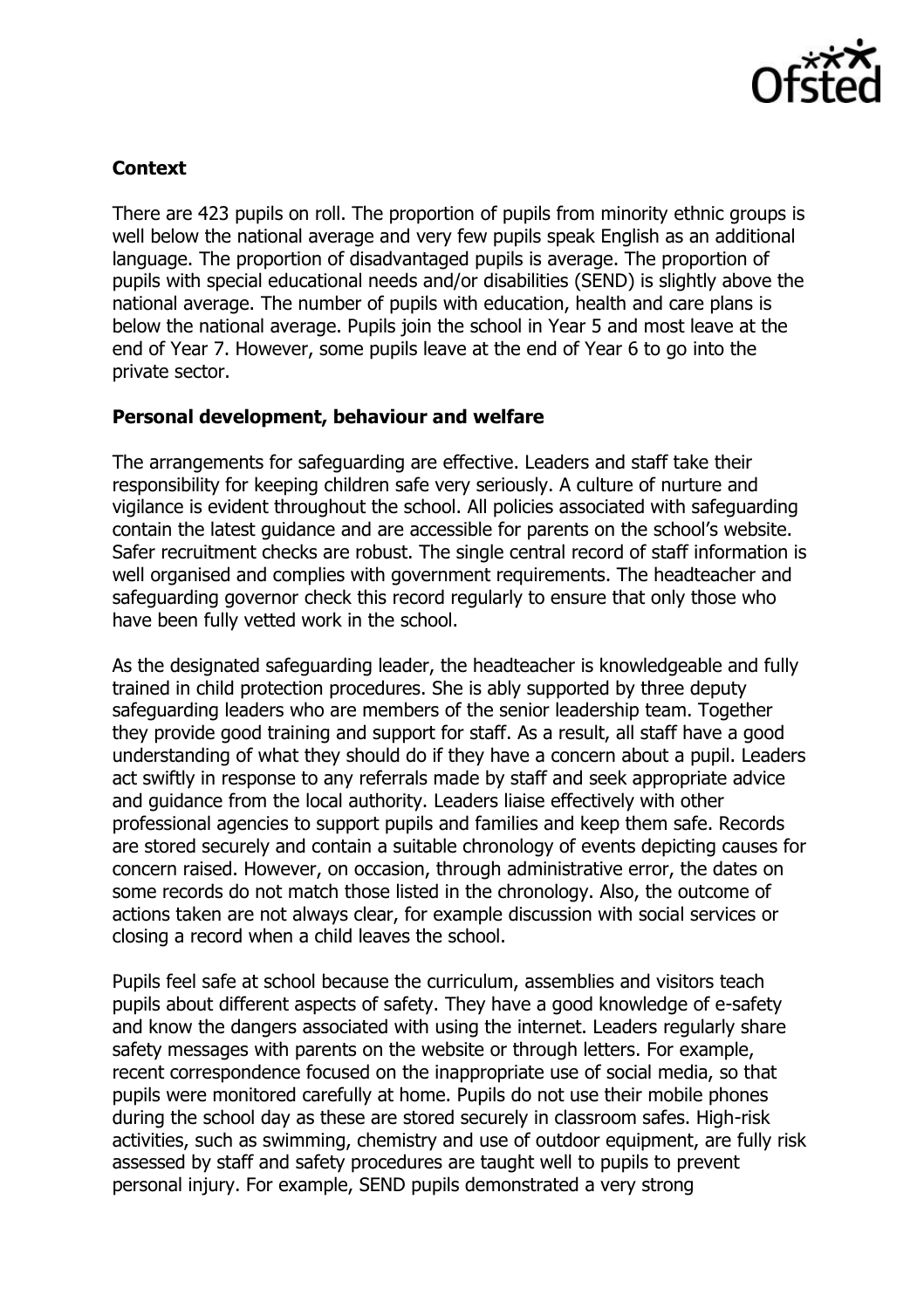

understanding of the dangers involved in using glue-guns and hacksaws when making paddle boats.

Most pupils are confident to report issues to staff. If they are reluctant to do this, 'worry monsters' (soft toys with zipped stomachs), are available in all classrooms for pupils to write messages to. These are then checked by staff and acted upon. However, there are few messages. As one pupil put it, 'That's because we don't have any worries.' Pupils have a very good understanding of bullying and the different forms it can take. They can articulate the difference between someone 'annoying' them or bullying them. Most say bullying is rare but dealt with quickly when it occurs. Name-calling is the most common form experienced. Parents spoken to and the school's survey of parent views show that the large majority feel the school keeps their children safe.

Pupils' behaviour in and around school is good. Pupils demonstrate positive attitudes to learning and are attentive and well behaved in lessons. They are polite to visitors and move sensibly around the school. Leaders have introduced a new system for managing behaviour. However, the revised policy has not yet been made available for parents on the school's website. The new system is working well and is applied consistently by all staff. A restorative approach is used, where pupils are encouraged to discuss and correct their own behaviour. Pupils have a clear understanding of the sanctions and rewards in place. They particularly like the awards they receive, such as 'Dojos', a headteacher's certificate, or mention in the school newsletter, the 'Witton Warbler', for achieving 'above and beyond' in their work or conduct. These all contribute to the positive behaviour in school. A clear system of sanctions is also well implemented. Verbal warnings, removal to another class or meetings with parents are helping to reduce incidents of inappropriate behaviour.

Leaders monitor behaviour closely and record and track incidents carefully. A 'heat map' demonstrates which pupils are repeat offenders. School records show that the majority of these are in Year 7. However, the number of incidents and repeat offenders is reducing as the new policy becomes embedded. Nevertheless, the number of fixed-term exclusions remains too high and above the national average. Leaders have not identified this aspect as a priority on the school's strategic plan. This limits governors' ability to track and monitor the impact of the behaviour strategies introduced.

'PRIDE' represents the whole-school values. This is an acronym for perseverance, respect, independence, determination and empathy. These values underpin the culture within the school and help strongly promote pupils' personal development and well-being. Displays in classrooms and corridors reinforce these values. Staff manage behaviour well and provide good levels of support in classrooms for pupils with behaviour difficulties. Individual behaviour plans set out clear targets and actions. A nurture facility, the PRIDE room, and 'restorative room' are also available for pupils at lunchtime who need 'time out'. Parent governors also act as positive